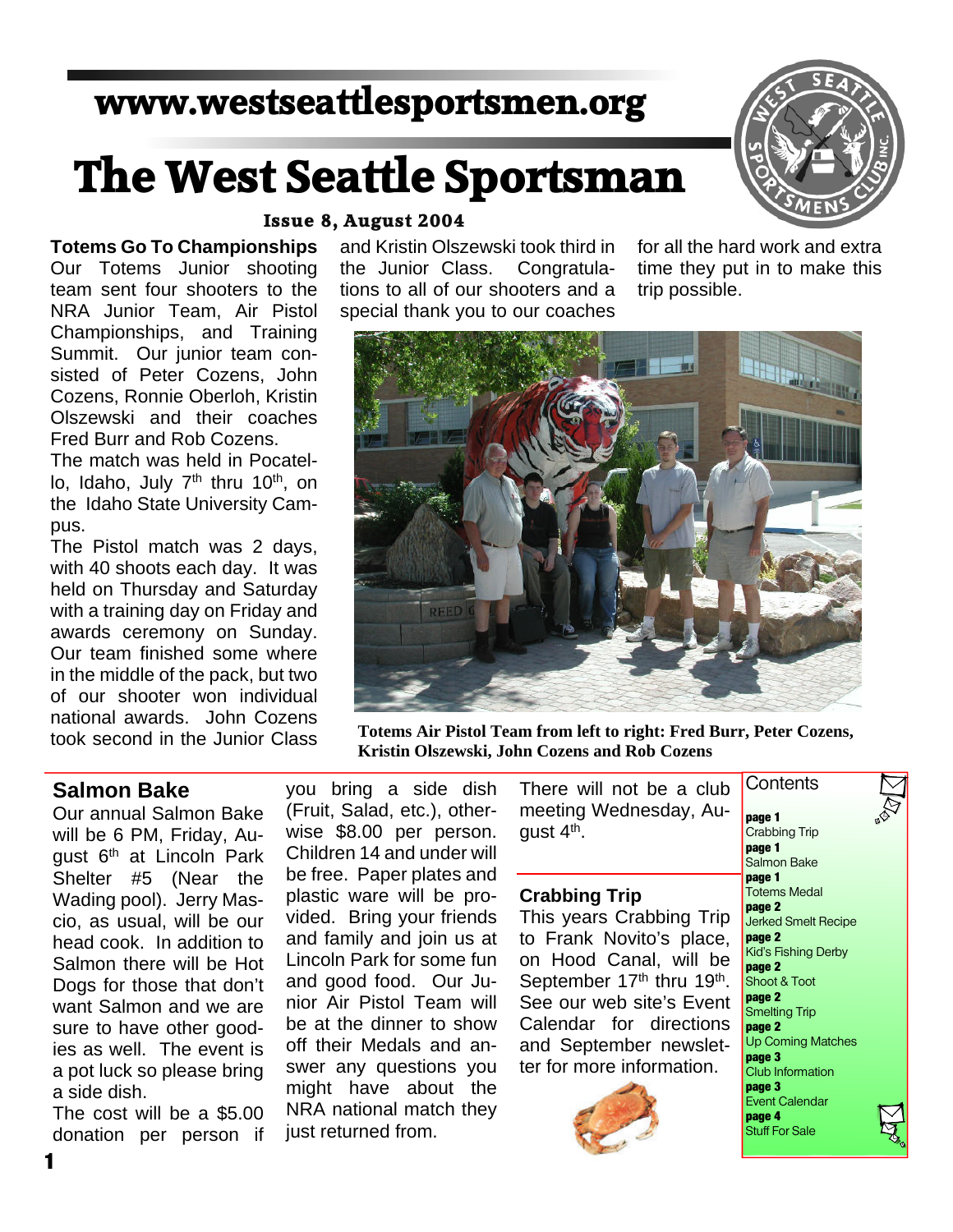#### **2004 Shoot & Toot**

On July  $7<sup>th</sup>$  the club put on its annual shooting and chili cook off competition. Otherwise known as the "Shoot and Toot". We had a good sampling of chili concoctions this year from Steve Patnode, Rolf Erickson, Jerry Mascio and Darrell Kirk. Steve took first place with his usual winning recipe, while Rolf grumbled that his chili was only awarded two votes. Well Rolf, if it makes you feel any better, you're batting a thousand, since you only brought enough for two people to test. Next time BRING MORE CHILI! Our shooting competition consisted of air pistols shooting at three steel silhouettes. Each shooter was allowed five shots for a possible ten points with the highest scoring shooters, in this case Jerry Mascio and Mike Palmquist, advancing to the fi nal round. Jerry came out victo rious after a vicious seesaw

battle for first. Congratulations to the winners, and special thanks to those who brought chili and to Richard George for running the range.

#### **2004 Kids Fishing Derby**

I can't remember to many fish ing derby's having such a beau tiful warm sunny morning as the one for the 2004 WSSC- HiYu Kids Fishing Derby. We had kids signing up right at 8:00 am ready to get one of those monster trout. And we do mean big! Two of the fish were the size of 5 or 6 pound salmon. A total of 66 anglers participated this year and lots of trout and prizes made for many happy faces. Special thanks to Jerry, Roz and Tony Mascio, Mike and Karen Palmquist, Don Silvers, Steve Lou, Steve Lou jr., Gerald Smith, Greg Boyd, Cam Robi son, and the West Seattle HiYu Court for their efforts in setup, security and running of this

event, and to Crest View Marina for all of their hospitality. Well done!

We are still waiting to hear an update from Tony Mascio on the Warf Rat hunt the night before. Must not have been to success ful since we haven't heard Roz screaming about any prize catches stuffed and hung over the fireplace mantel. We will be wary of any contributions Tony has to the next Big Game din ner.

#### **Spicy Jerk Style Smelt**

These tasty little fish run in schools and you'll see people off shore with these large nets scooping them out by the droves and it is not uncommon for these folks to come home with a gar bage bag or two full of them. The hardest part--or perhaps the most unpleasant?--is cleaning them all! Each one only takes a few seconds, but when you're faced with a couple of hundred it can look like an awesome task. The reward is what motivates you to do it. These little buggers

# **The West Seattle Sportsman**

### **Up coming Small bore & Air Matches**

| Aug 20-22<br>Sept 11<br>Sept 11-12<br>Sept 18-19<br>Oct 2-3<br>Nov 6-7                                                                                                                                                                                                                                                                                                                                                                                              | Tacoma<br>Puyallup<br>Tacoma<br>Tacoma<br>Olympia<br>Olympia |  | State Smallbore Int. Camp & PTO<br>State 4-H Championship<br>State Conventional Prone Championship<br>State Outdoor International Championship<br>Smallbore & Air Rifle Coach School<br>State Indoor Int'l 3-P Championship (West)                                                                                                                                                        | <b>YOU TO GO IT. THESE THATE DUGGETS</b><br>taste like heavenly morsels<br>when prepared right.<br><b>Continued on Page 4</b>                                                                                                                                                                                                                                                                                                      |
|---------------------------------------------------------------------------------------------------------------------------------------------------------------------------------------------------------------------------------------------------------------------------------------------------------------------------------------------------------------------------------------------------------------------------------------------------------------------|--------------------------------------------------------------|--|-------------------------------------------------------------------------------------------------------------------------------------------------------------------------------------------------------------------------------------------------------------------------------------------------------------------------------------------------------------------------------------------|------------------------------------------------------------------------------------------------------------------------------------------------------------------------------------------------------------------------------------------------------------------------------------------------------------------------------------------------------------------------------------------------------------------------------------|
| <b>Smelting Trip</b><br>The weekend of August $13th$ –<br>15 <sup>th</sup> will be our Smelting Trip to<br>the Hoh River RV Park and Re-<br>sort, 175443 Hwy 101 S., Forks,<br>WA. (the actual Smelting will be<br>at the nearby ocean beaches).<br>We have a large area reserved<br>for our group and look forward<br>to seeing all of you there. You<br>will need to check-in and pay at<br>the resort office when you arrive<br><b>Issue 8, August 2004</b><br>2 |                                                              |  | and let them know you're with<br>our club.<br>We will be having our usual Pot<br>Luck on Saturday night and I'm<br>sure Jerry will have his deep fry<br>going to cook up some of those<br>Smelt (if he remembers to bring<br>the pot this time).<br>For those of you without RV's or<br>Tents the Resort has Cabins<br>and there is a nearby Bed and<br>Breakfast. If you wish to stay at | one of these you will need to<br>contact them for reservations.<br>The phone number for the Hoh<br>River RV Park is 360-374-5566.<br>For more information contact<br>Jerry Mascio at 206-937-3614<br>or e-mail us at<br>info@westseattlesportsmen.org<br>and put "Smelting Trip" in the<br>subject line. See our web site's<br>Event Calendar for directions.<br><b>The West Seattle Sportsman</b><br>www.westseattlesportsmen.org |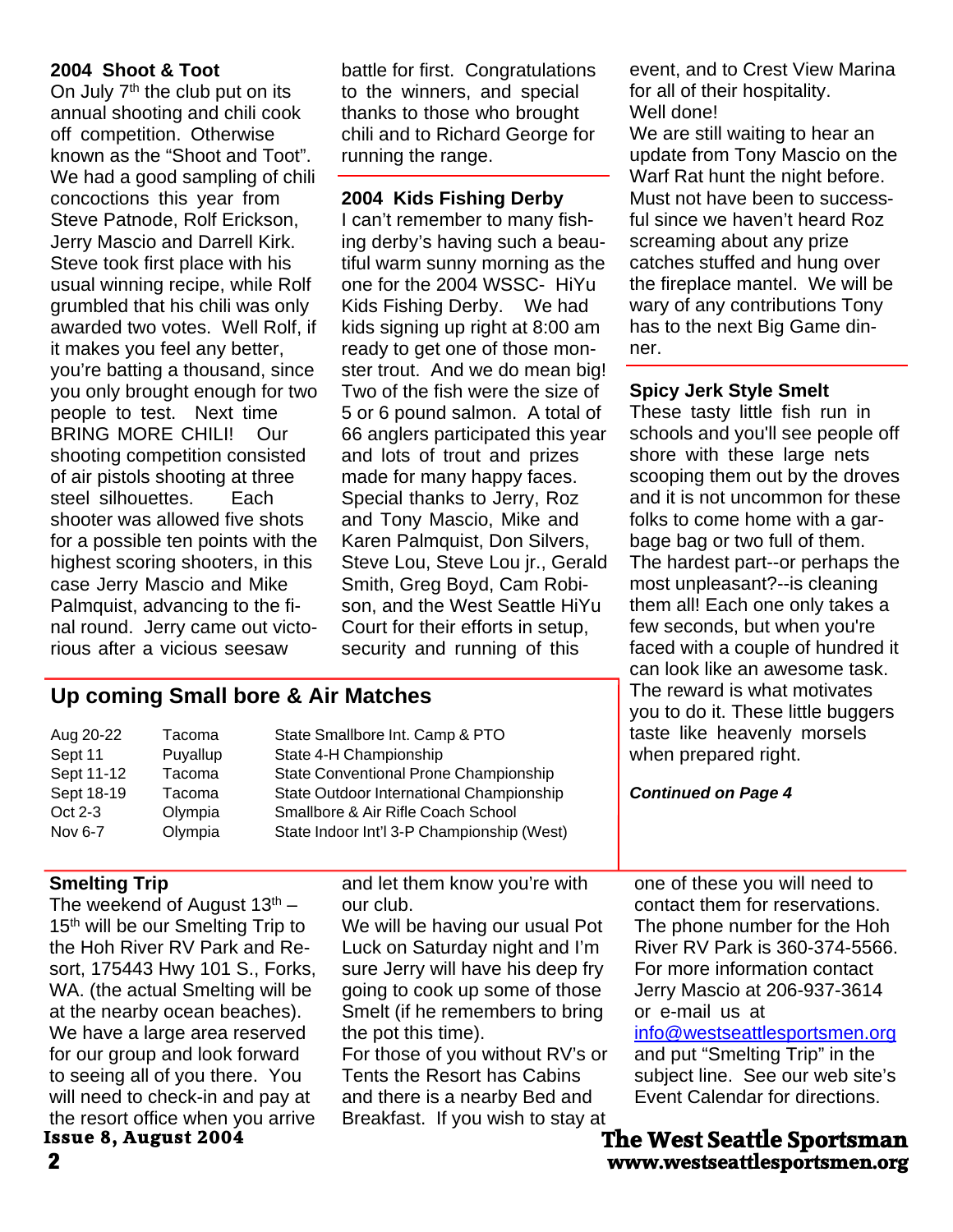# **THE WEST SEATTLE SPORTSMEN'S CLUB Sponsors of the Roger Dahl Rifle Training Range**

| <b>OFFICERS</b>            |              | <b>TRUSTEES</b>                             |
|----------------------------|--------------|---------------------------------------------|
| President – Steve Patnode  | 206-937-5233 | Jerry Mascio 206-937-3614                   |
| Vice Pres. – Cam Robison   | 206-431-8337 | <b>Frank Novito</b>                         |
| Secretary – Tony Olszewski | 425-226-5643 | <b>Rolf Erickson</b>                        |
| Treasurer – Fred Burr      | 206-935-4883 |                                             |
| Rec. Sec. – Richard George |              | Contact us at info@westseattlesportsmen.org |

The West Seattle Sportsmen's Club was founded in 1934 by a group of fourteen men who had the foresight to see that sportsmen, in a united group, would present views, be better heard and achieve goals that were not possi ble when action as unorganized individ uals. The ambitions of these charter members, who strove for the propaga tion of wildlife and habitat as well as the conservation of all our natural resourc es, has proven prophetic, for today mul titudes of individuals and sporting groups are carrying on the job of con serving the remaining outdoor assets of natural America. The West Seattle Sportsmen's Club helps lead in this fight in the state of Washington. A member has the opportunity to join oth ers in formulating club action in achiev ing and maintaining these goals.

However, "all work and no play" is not the format of the club. Many events are spaced throughout the year to insure a member many chances to participate in sportsmen's activities. For \$25, what more could a person ask than the opportunity to go salmon fishing with a group of his friends on a charter boat, fresh water fishing with other members and their families, have a salmon bake, a clam feed, or attend a banquet especially for the ladies. But there's more - he can shoot on the club range, go rabbit hunting, and if nothing else, should get \$25 worth just by watching the kids of the community have a real ball at the Kid's Fishing Derby. To sum it all up, a guy gets at least a hundred dollars worth of fun out of a year's membership.

## **Events Calendar**

Aug 6th - Salmon Bake Lincoln Park Aug 13th - 15th- Smelting Trip Sept 1<sup>st</sup> - Club Meeting & Fish Fry Sept 17th- 19th - Crabbing Trip Oct 8<sup>th</sup> - 10<sup>th</sup> - Deer Hunting Trip *Tentative* Oct 22<sup>nd</sup> - 24<sup>th</sup> - Bird Hunting Trip *Tentative* If you have any ideas for programs to have at the club meeting or any good outing ideas let one of the Offi-

cers or Trustees know. You may contact us at:

info@westseattlesportsmen.org

|                                                                                                               | membership. |                                                                                                                                                                                                                                                                                                                                                                                                                                               |                             |
|---------------------------------------------------------------------------------------------------------------|-------------|-----------------------------------------------------------------------------------------------------------------------------------------------------------------------------------------------------------------------------------------------------------------------------------------------------------------------------------------------------------------------------------------------------------------------------------------------|-----------------------------|
| <b>New</b>                                                                                                    |             | <b>MEMBERSHIP APPLICATION</b><br><b>WEST SEATTLE SPORTSMEN'S CLUB</b>                                                                                                                                                                                                                                                                                                                                                                         | <b>Renewal</b>              |
| payment of one year's dues.                                                                                   |             | propagation and conservation of game birds, game animals, and fish in the State of Washington, do hereby apply<br>for membership in the WEST SEATTLE SPORTSMEN'S CLUB and tender herewith the sum of \$<br>I "I solemnly swear that I will abide by the Constitution and By-Laws of the West Seattle Sportsmen's Club and<br>help in its up-building and I will not willfully disobey the Game Laws wherever I fish or hunt. I will always be | Date                        |
| a true sportsman both in the field and to my brother members at all times.                                    |             | If you would like to<br>receive the Club<br>News Letter by email                                                                                                                                                                                                                                                                                                                                                                              |                             |
| Phone Reserves and Phone Reserves and Phone Reserves and Phone Reserves and Phone Reserves and Phone Reserves |             | check here.                                                                                                                                                                                                                                                                                                                                                                                                                                   |                             |
| (New Only)<br>The West Seattle Sportsman                                                                      |             |                                                                                                                                                                                                                                                                                                                                                                                                                                               | <b>Issue 8, August 2004</b> |

**www.seattlesportsmen.org 3 The West Seattle Sportsman**